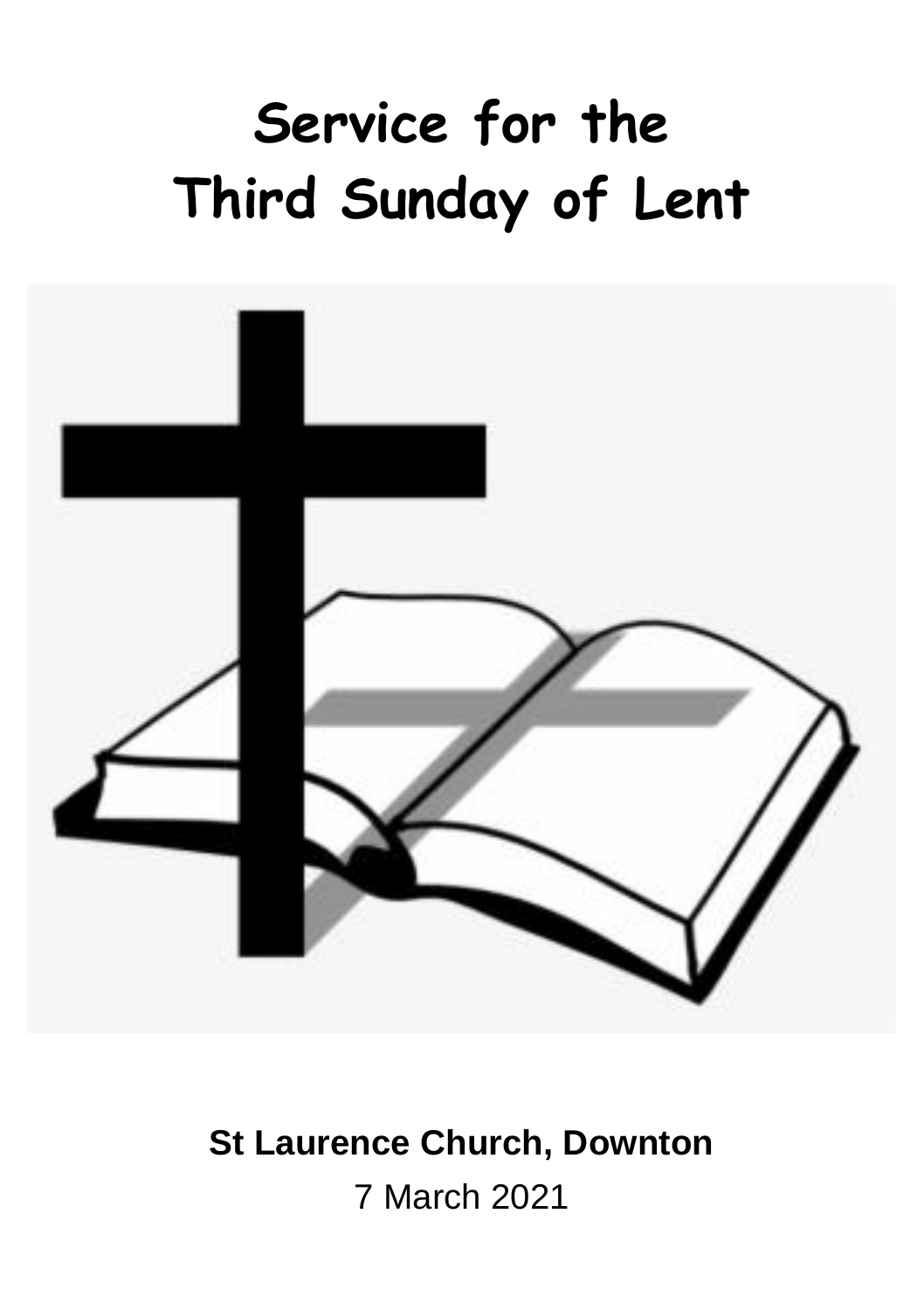## *Preparation*

#### Call to Worship

Seek the Lord while he may be found, **call upon him while he is near;**

Let us return to the Lord, **that he may have mercy on us.**

For as the heavens are higher than the earth, **so are my ways higher than your ways and my thoughts than your thoughts, says the Lord.**

As we rejoice in the gift of this new day, so may the light of your presence, O God, set our hearts on fire with love for you; now and for ever. **Amen.**

*The Team Rector introduces the service*

Hymn: All my hope on God is founded *(Chet Valley Churches)*

All my hope on God is founded; he doth still my trust renew. Me through change and chance he guideth, only good and only true. God unknown, he alone calls my heart to be his own.

Pride of man and earthly glory, sword and crown betray his trust; what with care and toil he buildeth, tower and temple, fall to dust. But God's power, hour by hour, is my temple and my tower.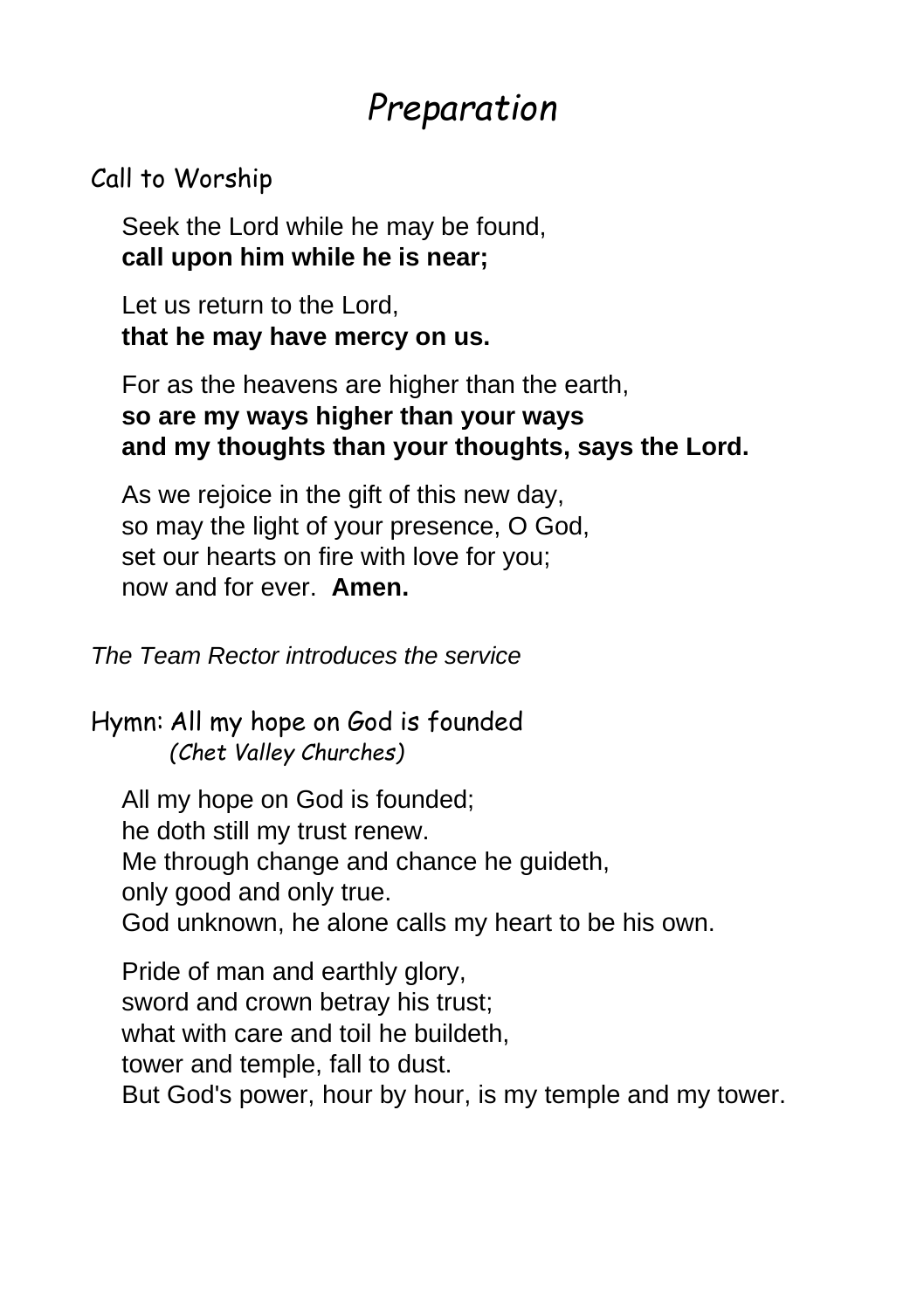God's great goodness aye endureth, deep his wisdom, passing thought: splendour, light, and life attend him. beauty springeth out of naught. Evermore from his store new-born worlds rise and adore.

Still from earth to God eternal sacrifice of praise be done, high above all praises praising for the gift of Christ his Son. Christ doth call one and all: ye who follow shall not fall.

*Joachim Neander (1650-1680), translated Robert Bridges (1844-1930)*

#### Gathering:

Loving God, we come to you in worship and thanksgiving. You are greater than we can understand; **open our eyes that we may see the wonderful truths you have shown to us in Jesus.**

You are more loving than our hearts can respond to; **help us to give ourselves to you in worship so that we learn what you want us to be.**

You are wiser than we can know;

**still our minds as we worship you so that we can understand the things you are saying to us.**

Loving God, in Jesus you chose to come to the world in humility. You chose the path the world saw as foolish. You used what the world considered weak. **We worship and adore you. Amen.** *The Worship Sourcebook*

#### Canticle:

The law of the Lord is perfect, reviving the soul; **the decrees of the Lord are sure, making wise the simple;**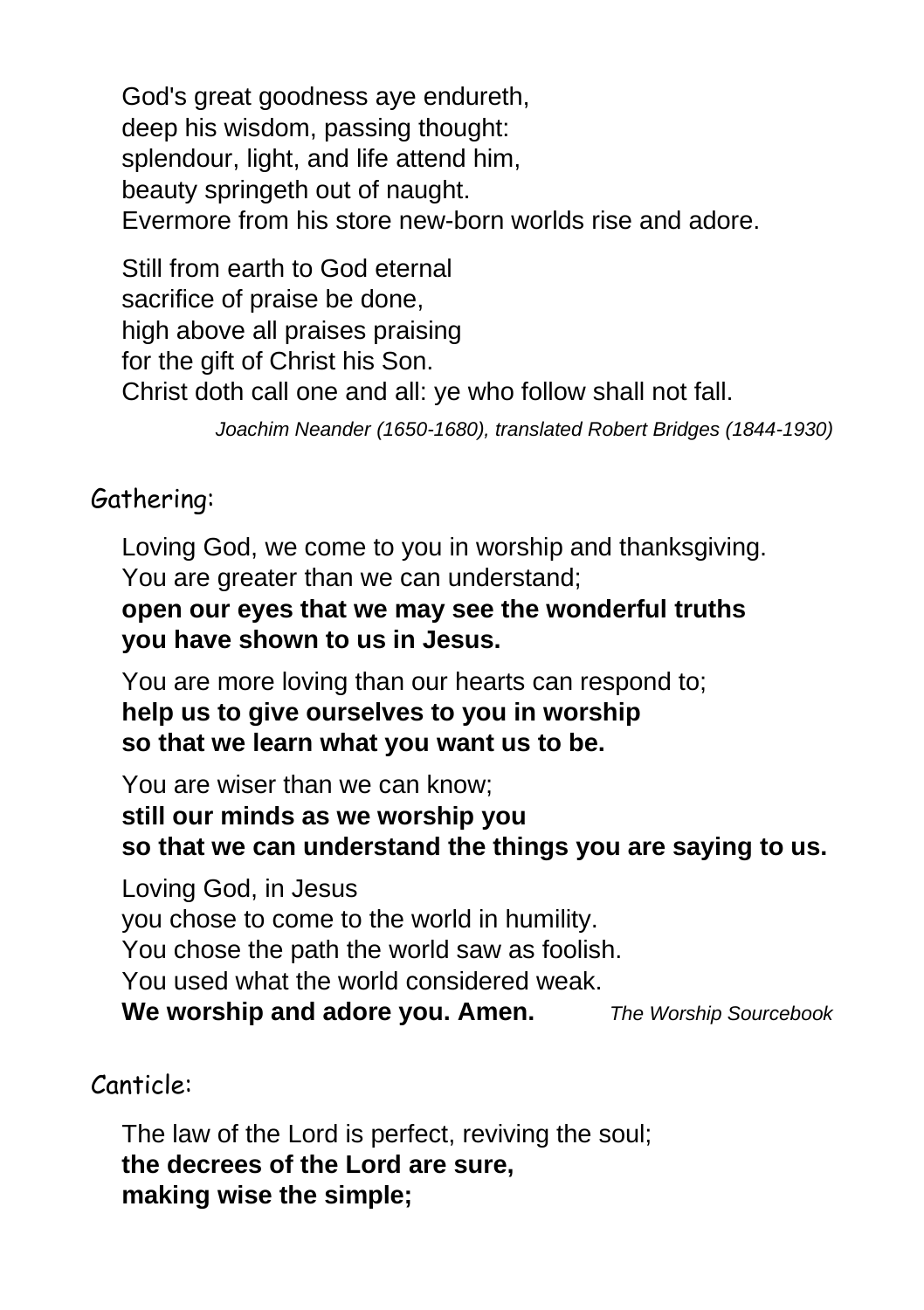the precepts of the Lord are right, rejoicing the heart; **the commandment of the Lord is clear, enlightening the eyes;**

the fear of the Lord is pure, enduring for ever; **the ordinances of the Lord are true and righteous altogether.**

More to be desired are they than gold, even much fine gold; **sweeter also than honey, and drippings of the honeycomb.**

Moreover by them is your servant warned; **in keeping them there is great reward.**

But who can detect their errors? **Clear me from hidden faults.**

Keep back your servant also from the insolent; **do not let them have dominion over me.**

Then I shall be blameless,

#### **and innocent of great transgression.**

Let the words of my mouth and the meditation of my heart be acceptable to you,

**O Lord, my rock and my redeemer.** *Psalm 19:7-end*

**Glory to the Father and to the Son and to the Holy Spirit; as it was in the beginning is now and shall be for ever. Amen.**

## *The Liturgy of the Word*

Readings:

1 Corinthians 1:18-25

John 2:13-22

*After each reading:*

This is the word of the Lord. **Thanks be to God.**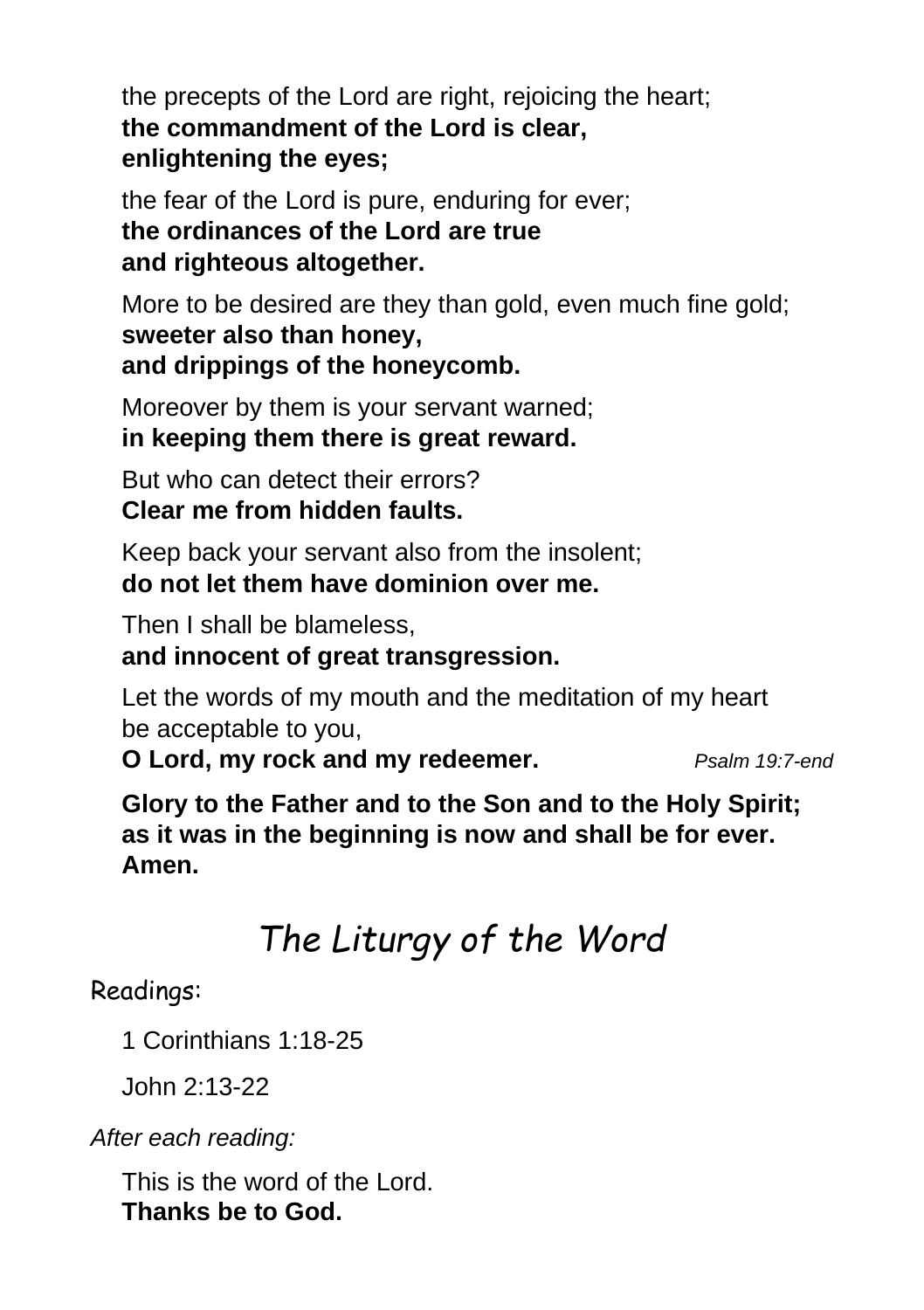Reflection by Bishop Nicholas

Music: To you, O Lord, I lift up my soul *(Howard Skempton - The Oxford Choir)*

#### *Prayers*

*We are led in a time of prayer*

*This response is used:*

Lord in your mercy, **Hear our prayer.**

*The Lord's Prayer is said:*

Trusting in the compassion of God let us pray with confidence as our Saviour has taught us

**Our Father, who art in heaven, hallowed be thy name; thy kingdom come; thy will be done; on earth as it is in heaven. Give us this day our daily bread. And forgive us our trespasses, as we forgive those who trespass against us. And lead us not into temptation; but deliver us from evil. For thine is the kingdom, the power, and the glory for ever and ever. Amen.**